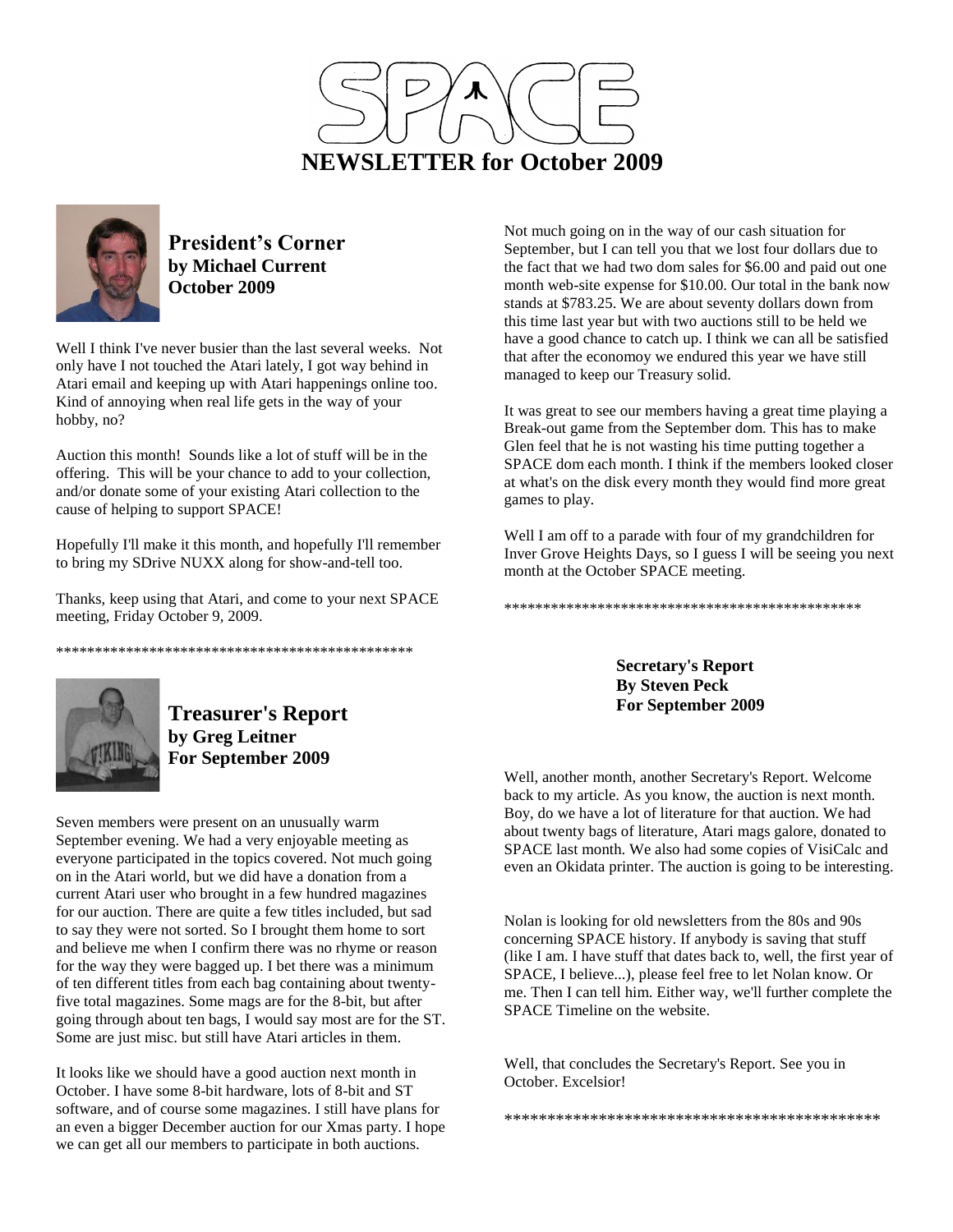

#### **BBS Corner By Nolan Friedland For October 2009**

If anyone has any comments, suggestions, ideas, or submissions for the BBS Corner column or the SPACE BBS web site, you may email them to me, Nolan Friedland, at the address shown on the back of this newsletter under the "CLUB OFFICIALS" section.

\*\*\*\*\*\*\*\*\*\*\*\*\*\*\*\*\*\*\*\*\*\*\*\*\*\*\*\*\*\*\*\*\*\*\*\*\*\*\*\*\*\*\*\*

From: Michael Current [michael@mcurrent.name] Sent: Saturday, September 26, 2009 5:11 PM Subject: New Torment screen

New Torment screen September 14th, 2009

Spiny of Torment writes:

Hi All,

We (torment) released another small screen, this time at Sundown 2009.

Our coder is still very busy with work, so we had to reuse some code yet again, but this time we have a new tune and some new gfx :) The tune was done at the party, as were some of the graphics. Final debugging was done over the phone to GND a few hours before the entry deadline :)

Anyway, hope you enjoy it, we are all want to release more new stuff, it's just difficult to find the time when all three of us can meet up and get productive ...

» Download Have you seen our coder? by Torment http://files.dhs.nu/files\_demo/hysoc.zip

\*\*\*\*\*\*\*\*\*\*\*\*\*\*\*\*\*\*\*\*\*\*\*\*\*\*\*\*\*\*\*\*\*\*\*\*\*\*\*\*\*\*\*\*

From: Michael Current [michael@mcurrent.name] Sent: Saturday, September 26, 2009 5:11 PM Subject: New Atari magazine

New Atari magazine August 31st, 2009

Simon Sunnyboy / Paradize writes:

How long did you wait for the last disk magazine issue? Alive 14 has been ages away and no new version has been seen yet.

Thorn, Christos and Simon Sunnyboy decided around Outline 2009 that the disk magazine concept should be transported over to a new platform and concept.

We started the Low Res magazine in Web 2.0 style. It is a Wordpress based blog with the following ideas behind the magazine:

releases more often, even if there are not 80 articles around cover anything from an Atarian point of view, games, demos, hardware, news a Blog system like Wordpress allows instant

feedback via comments article submissions are way more easy readable even on your Atari ST with CAB or Highwire article reviewing and proof reading can be done online while chatting, Skyping etc (no sharing of article textfiles anymore)

So here you go! At

http://lowresmag.wordpress.com/ you can find the first issue of our magazine.

We hope you enjoy the read and if you want to contribute with articles, reviews or anything Atari related, just go ahead and tell us!

Low Res will need your active support - and keep in mind, if it's Atari related it is suited for the magazine, 8bit and Jaguar included.

We appreciate your feedback!

» Visit Lowres Magazine http://lowresmag.wordpress.com/

\*\*\*\*\*\*\*\*\*\*\*\*\*\*\*\*\*\*\*\*\*\*\*\*\*\*\*\*\*\*\*\*\*\*\*\*\*\*\*\*\*\*\*\*

From: Michael Current [michael@mcurrent.name] Sent: Saturday, September 26, 2009 5:04 PM Subject: Video 61's Cassette Data Storage & Maintenance/Service Pack

--Subject: for all cassette users:cassette data storage&service/maintenance packs

--Date: Thu, 10 Sep 2009 20:48:51 -0500

Please visit our web site page here,

http://members.tcq.net/video61/cassettepack.html

To view our new cassette based product. Please visit our web site here,

www.atarisales.com

To view our large inventory of atari games and programs for your classic atari machines.

Thanks, lance www.atarisales.com

\*\*\*\*\*\*\*\*\*\*\*\*\*\*\*\*\*\*\*\*\*\*\*\*\*\*\*\*\*\*\*\*\*\*\*\*\*\*\*\*\*\*\*\*

\*\*\*\*\*\*\*\*\*\*\*\*\*\*\*\*\*\*\*\*\*\*\*\*\*\*\*\*\*\*\*\*\*\*\*\*\*\*\*\*\*\*\*\*

\*\*\*\*\*\*\*\*\*\*\*\*\*\*\*\*\*\*\*\*\*\*\*\*\*\*\*\*\*\*\*\*\*\*\*\*\*\*\*\*\*\*\*\*